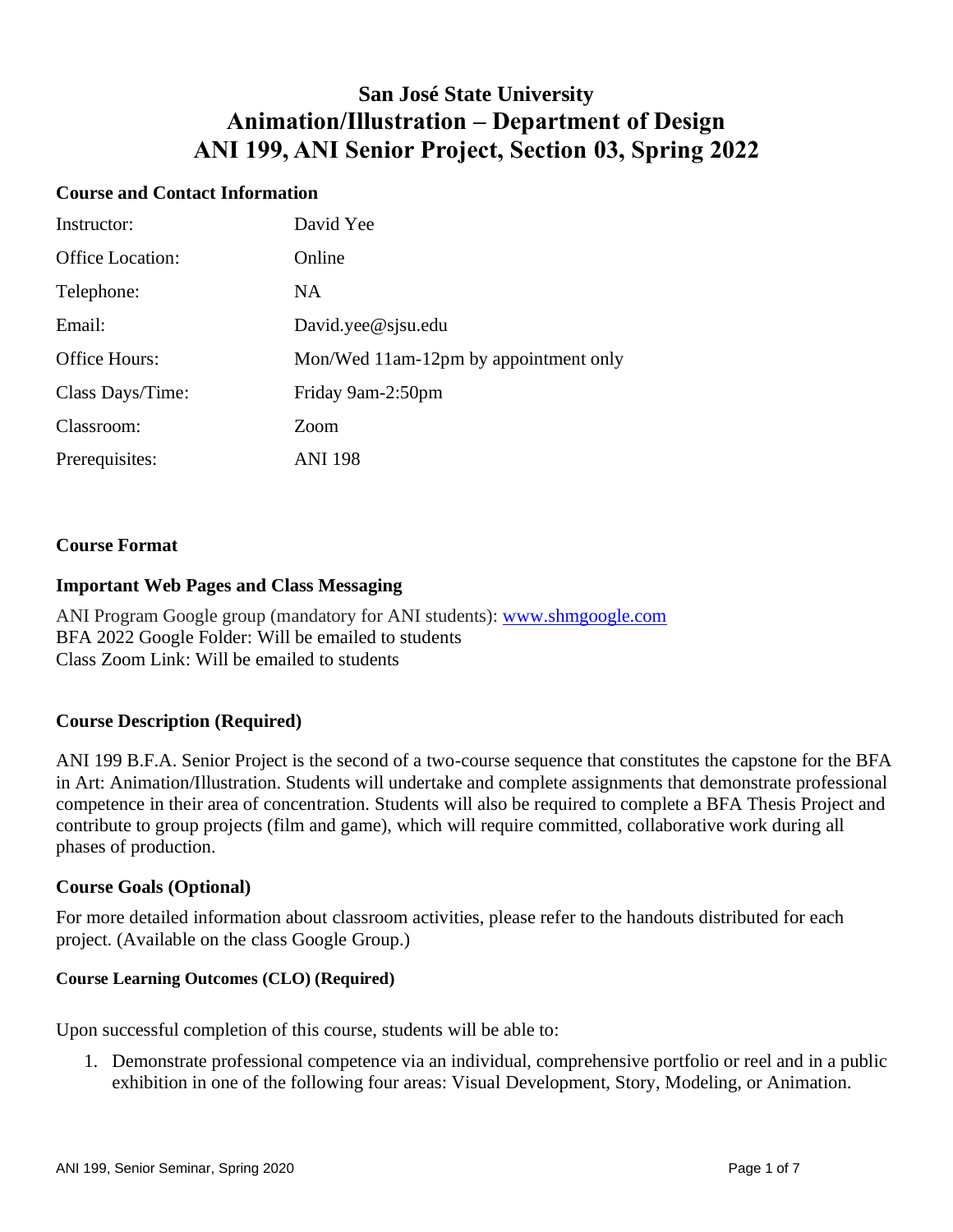- 2. Follow through a complex visual project in their discipline, in a manner similar or equivalent to standard industry workflow and practice, and at a similar level of quality.
- 3. Solve complex illustrative, modeling, animation, or story projects requiring significant research, critical analysis, and high-level visual communication and design skills.
- 4. Self-manage their time, efforts, and skills while working on complex multi-stage projects in such a way as to meet all deadlines with acceptable work.
- 5. Self-evaluate their work, and their strengths and weaknesses as they relate to studying visual development, animation, story, or modeling.

## **Required Texts/Readings (Required)**

#### **Textbook**

There is no required text for this course, however students are expected to consult various books, websites and blogs as needed to supplement their education.

#### **Other Readings**

#### **Other technology requirements / equipment / material**

- A powerful laptop (should be able to easily handle large files in Photoshop, i.e.: large, high DPI files with many layers and large brushes.)
- Adobe Photoshop (free license available to SJSU students)
- Storyboard Pro

## **Course Requirements and Assignments (Required)**

The primary goal of this course is to prepare students—in their final academic year—for their professional career that will commence post-graduation. At this level, the goal of the instructors is to make ourselves superfluous to your decision-making as you transition into inexperienced professional status.

There will be weekly assignments, in-class assignments, mentoring, required readings, and events to attend. Additionally, as the ANI graduating class, you are expected to participate and conduct yourself in a way that serves as a positive role-model at all times for lower level students within the major. Students are expected to take notes on all classroom discussions and participate appropriately.

Students will complete all assignments and have assembled them as a demo reel or portfolio at the end of the semester. Not every assignment needs to be included in the final reel or portfolio, but that should be the student's aim. Both weekly assignments and the final demo reel/portfolio will be graded, as well as participation in class. Students are expected to complete and hand in every assignment for the course. Deadlines for assignments will be strictly observed.

For more detailed information about classroom activities, please refer to the handouts distributed for each weekly assignment. (Available on the class Google Group.)

"Success in this course is based on the expectation that students will spend, for each unit of credit, a minimum of 45 hours over the length of the course (normally three hours per unit per week) for instruction, preparation/studying, or course related activities, including but not limited to internships, labs, and clinical practica. Other course structures will have equivalent workload expectations as described in the syllabus."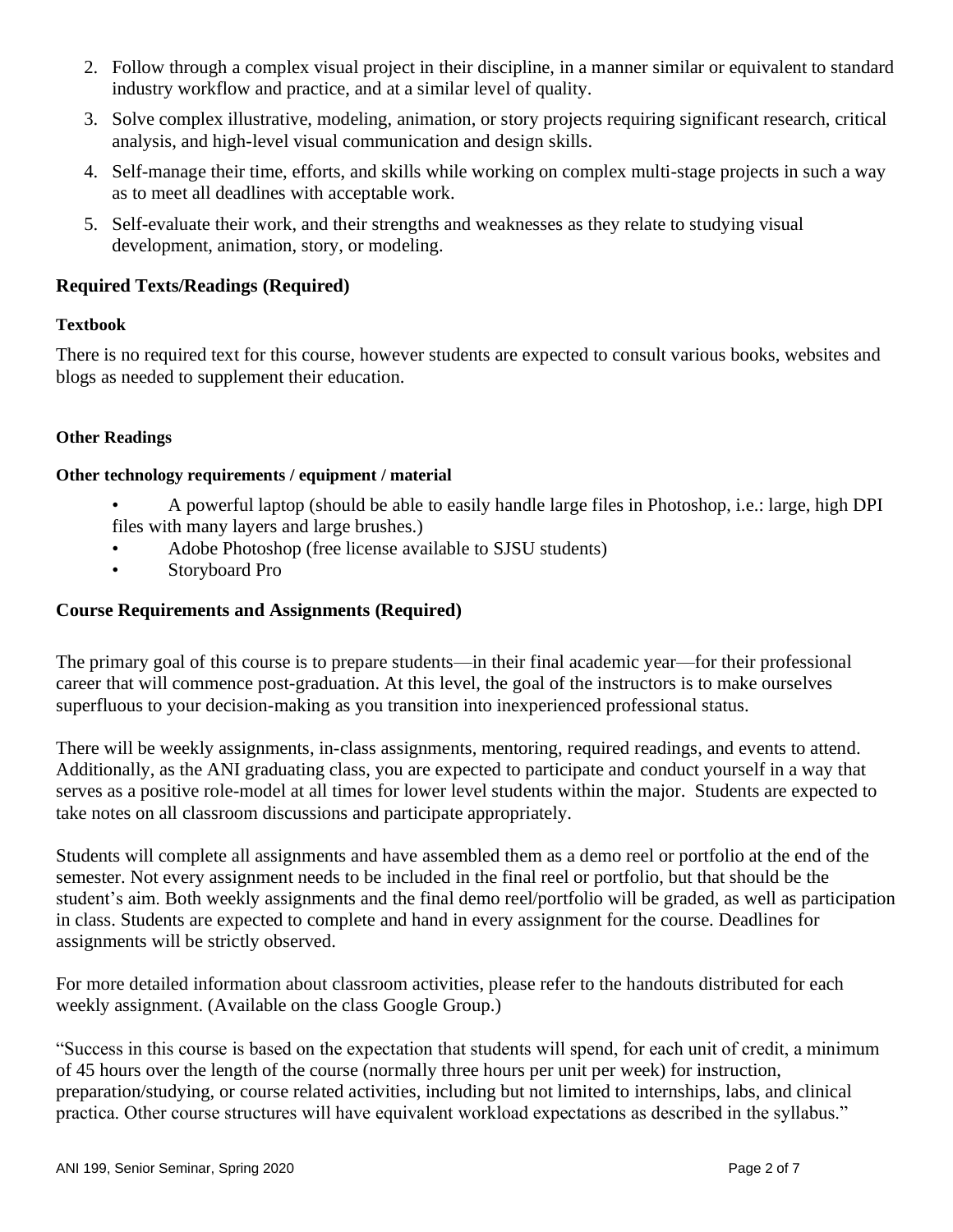The class "final" will consist of a portfolio of the semester's work, due at the end of the semester. Students must also fully participate and make meaningful contributions to their thesis group. Students must also participate in the BFA Gallery show.

## **Grading Information (Required)**

Students will be held accountable for meeting all deadlines with acceptable work. Directions given in class and for assignments must be followed accurately or grades will be lowered accordingly. Late work will not be excepted unless the instructor has given prior approval. Students are responsible for completing all work assigned during any absences, and absent students must make arrangements for their work to be turned in (on due date) and criticism recorded, by another student. No extra credit projects will be accepted for this class.

Class participation will be assessed and includes active engagement in critiques, intelligent questioning, peer mentoring, and proactive learning behavior.

Obviously, the quality of the work, both conceptually and its final execution, is the primary component of the grade; but as mentioned above, the student's grade is also determined by their professional attitude, their conduct, their work ethic, and their ability to meet their deadlines and the educational challenges posed by the assignments. Above all, students are graded on the intelligence they demonstrate while they pursue, question, attempt, evaluate, struggle, succeed and/or fail at their assignments.

While it is technically possible to pass this class with a grade as low as a D-, students should be aware that grades below the "B" range demonstrate a concerning lack of effort and are not considered even marginally adequate for pursuing a career in the entertainment or game industries; they also forecast poor professional prospects within our industry post-graduation. Students receiving grades of C+ or lower should therefore be on notice that their work as completed is barely adequate to graduate and better efforts are necessary if they are to pursue this field as a career. They may want to begin planning for a career path outside our industry.

Note that "All students have the right, within a reasonable time, to know their academic scores, to review their grade-dependent work, and to be provided with explanations for the determination of their course grades." See University Policy F13-1 at http://www.sjsu.edu/senate/docs/F13-1.pdf for more details. Grades may be reviewed privately at any time by arranging a meeting with the instructor. If you want to know your grade—ask.

Late work due to class absence, or any other reason, will not be accepted for grading without prior authorization from the instructor well in advance of deadlines and only for reasons that conform to professional standards. Students are responsible for completing all work assigned during any absences, and absent students must make arrangements for their work to be turned in (on due date) by another student. If an absentee student turns in work, they should make arrangements with another student to take notes for them in regards to criticisms they need to address.

Students should expect that some assignments will continue to receive criticism requiring further work on their part for several weeks, or even months, past the original deadline for the project. Failure to incorporate such changes into their work will result in the work being considered "unfinished" in regards to grading.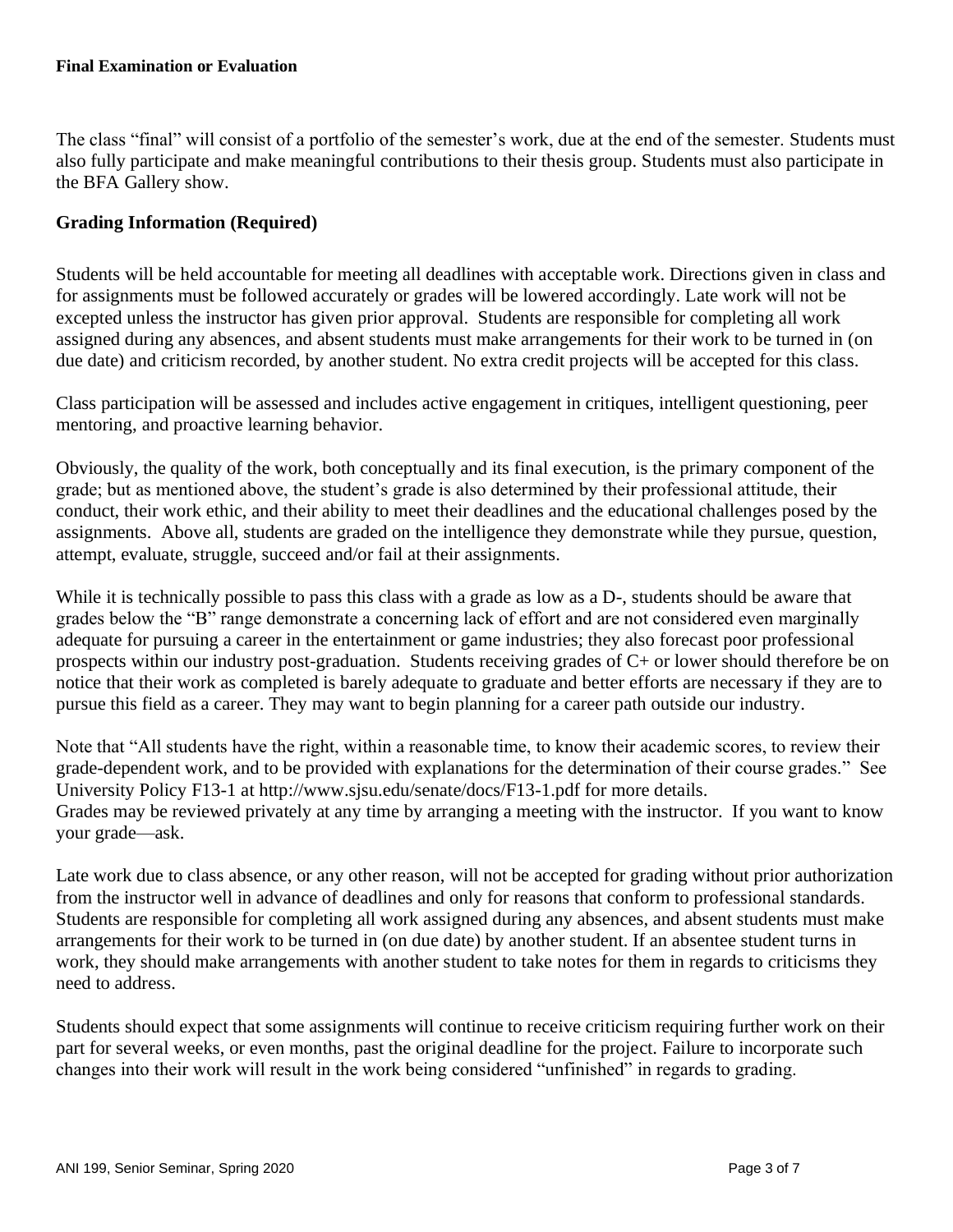"Incomplete" grades are only given rarely, and only in the event of compelling personal or family emergencies and/or crises. If you do receive an incomplete you will have to complete the work on your own and have one year to submit all final materials for consideration or your grade will revert to an F.

Effort & Participation (critiques, peer collaboration, participation in BFA Gallery Process, etc.): 20% Final Portfolio of Coursework: 40% Final Portfolio of Thesis Work: 40%

## **Determination of Grades**

- A statement of how grades will be determined for the course, including  $+/-$  grades if they are used.
- Extra credit options, if available.
- List of the percentage weight assigned to various class assignments.
- Penalty (if any) for late or missed work.

A grades indicate excellent work. B grades indicate above average work. C grades indicate average work. D grades indicate below average work. F grades are failing.

A plus =  $100\%$  to 97%  $A = 96\%$  to 93% A minus  $= 92\%$  to 90% B plus =  $89\%$  to  $87\%$  $B = 86\%$  to 83% B minus =  $82%$  to  $80%$ C plus = 79% to 77%  $C = 76\%$  to 73\% C minus =  $72\%$  to  $70\%$ D plus =  $69\%$  to  $67\%$  $D = 66\%$  to 63% D minus =  $62\%$  to  $60\%$  $F = 59\%$  to 0%

Students should expect and plan their schedules to accommodate significant "homework" periods after each class session. Students are expected to bring and maintain prepared materials and be ready to work at the beginning of—and throughout—each class session. Failure to do so will affect one's grade. It is always the student's responsibility to be prepared for class even if absent from the previous class.

Students will receive significant homework assignments every class, with potentially even assignments via email during the week. Several assignments may ultimately overlap at times.

#### **Classroom Protocol**

All Animation/Illustration students are expected to conduct themselves in a professional manner at all times. See the bulleted list below for general program policies and expectations.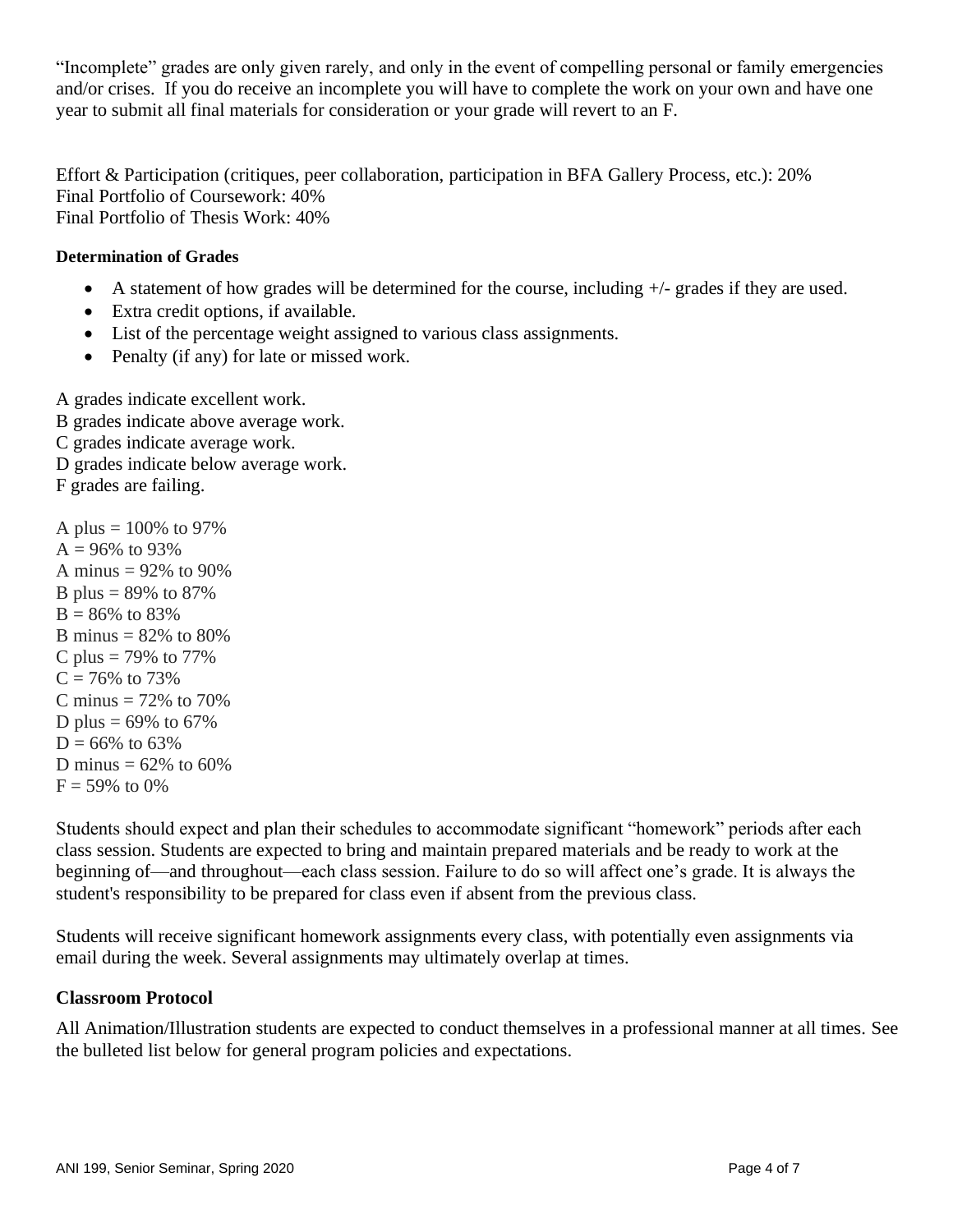Whether in class or working after hours, students must respect the facilities and fellow students and are expected to present themselves and their work in a clean professional manner. Students will be held accountable for both classroom participation and contributing to the creation of a positive atmosphere for education.

Classes and events are to be treated as business appointments and students are expected to be in attendance, fully prepared, and on time. Fully prepared means having all necessary materials needed to work on class projects, having prepared according to instructions, and having made significant progress on assignments from the previous class. Failure to accomplish any of the above will significantly lower your grade.

The occasional absence is unremarkable, but if an absence is unavoidable, students are expected to notify the instructor immediately, and contact their peers to both turn in work on the due date and stay current with class assignments they may have missed.

Cell phones should be silent and should not be utilized during class unless otherwise directed. Students should refrain from eating food others can smell. At the end of classes, students are expected to leave the classroom cleaner than they found it, push in chairs, etc. During breaks and immediately before and after class, students should be conscious of the overall noise level in the room and try to minimize it in order to allow for the private instructor/student conversations that often occur.

Finally, students should maintain an awareness of the safety of their surroundings, belongings, and classmates. In particular, when working in the building and entering or leaving after hours, students should accompany one another in the interest of safety or call the University Police for an escort. Report any suspicious persons or behavior to the University police at 408-924-2222 or by picking up a blue emergency phone.

#### **Animation/Illustration Program Policies**

- Students must arrive to class on time with materials ready to work.
- Cell phones must be silenced.
- Private conversations during lectures and class discussions are not permitted.
- No checking email or using laptops for activities unrelated to the class.
- No playing personal audio through speakers, use headphones only.
- Do not prop open any doors.
- Do not leave valuable items unattended.
- Do not leave the classroom without cleaning your area.
- Be courteous to others, keep private conversations quiet.
- Aromatic foods are not allowed in any of the classrooms or labs.
- Please be attentive to your personal hygiene.

#### **Computer Labs: Violation of rules will result in loss of lab access for the whole semester**

- No food or beverages by the workstations.
- Do not change the connections on the equipment.
- Do not move any equipment in the lab.
- No traditional painting.

#### **University Policies (Required)**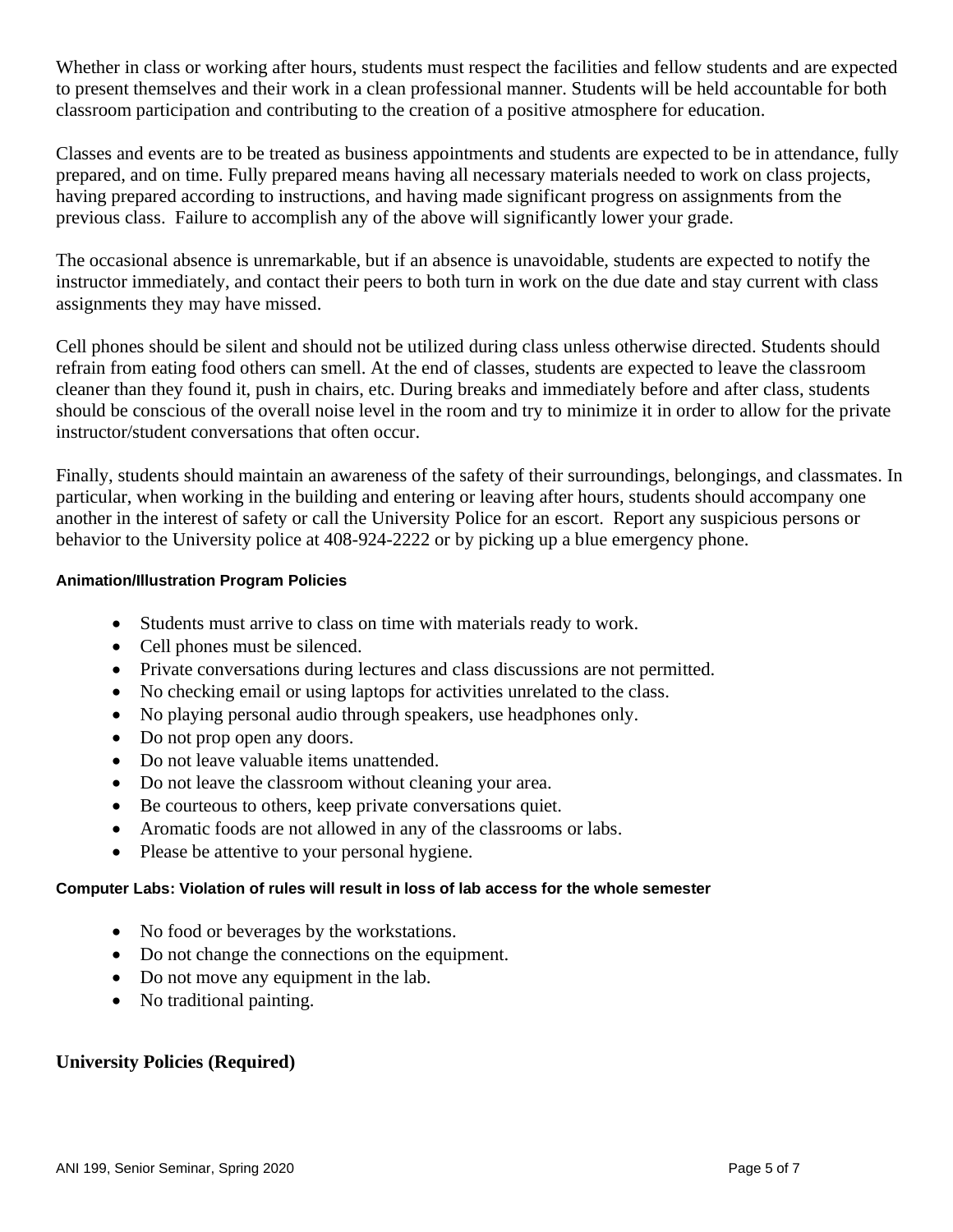Per University Policy S16-9 *(http://www.sjsu.edu/senate/docs/S16-9.pdf)*, relevant information to all courses, such as academic integrity, accommodations, dropping and adding, consent for recording of class, etc. is available on Office of Graduate and Undergraduate Programs' Syllabus Information web page at http://www.sjsu.edu/gup/syllabusinfo/

Academic Integrity policy (Academic Senate Policy F15-7)

"The University's Academic Integrity policy, located a[thttp://www.sjsu.edu/senate/docs/S07-2.pdf,](http://www.sjsu.edu/senate/docs/S07-2.pdf) requires you to be honest in all your academic course work. Faculty members are required to report all infractions to the Office of Student Conduct and Ethical Development. The Student Conduct and Ethical Development website is available at <https://www.sjsu.edu/studentconduct/>

Instances of academic dishonesty will not be tolerated by the Animation/Illustration program. Cheating on exams, plagiarism, presenting the work of another as your own, or the use of another person's ideas without giving proper credit will result in AUTOMATIC EXPULSION FROM AND FAILURE OF THE COURSE, with possible expulsion from the Animation/Illustration Major. A second offense will result in IMMEDIATE EXPULSION from the Animation/Illustration Major.

This includes but is not limited to copying someone else's imagery, altering someone else's imagery, altering a pre-existing 3D model, tracing or copying animation, and submitting someone else's notes for a grade.